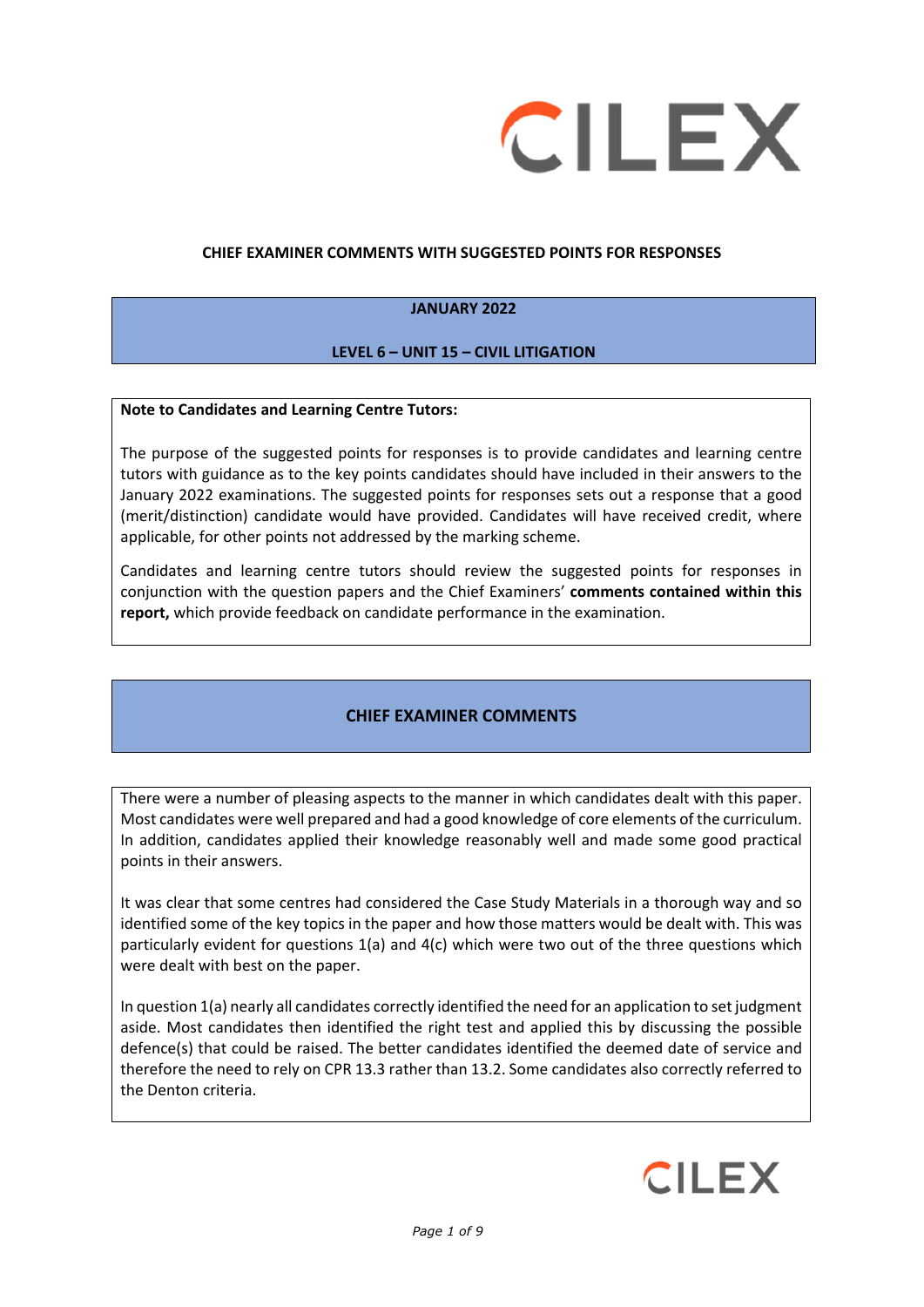With respect to 4(c), there were a number of very strong answers. Most candidates showed a good knowledge of the different methods of enforcement and applied them well to the facts that were given in the Case Study Materials. This gave the strongest candidates the basis for a reasoned answer to the second part of the question, which was to identify which method would be most appropriate in this case.

Candidates did also show a good knowledge of the core elements of the curriculum. This was exemplified by their answers to question 2(b) which was the question in which candidates scored the highest marks. Here the majority of candidates were able to identify some, if not all, of the documents that would need to be sent to the court in order to commence court proceedings. In a similar vein, in 2(a) most candidates correctly stated that the case would fall out of the Pre-Action Protocol for Low Value Personal Injury Claims in Road Traffic Accidents. The better candidates also showed a good knowledge of allocation and the standard directions on the Fast Track in question 4(a).

The level of knowledge and preparation meant that even on the most technically challenging questions, such as 3(a) and (b) candidates were able to identify the relevant issues even if they weren't able to fully exploit the knowledge that they had. Candidates were also able to make some good practical points which might not have addressed the main issue in the question but were nonetheless relevant and so gained them credit. For example, in question 4(a), when discussing the future progress in the case, some candidates discussed how making a part 36 or pursuing ADR might affect this.

In general terms, for candidates to gain higher marks they do need to think broadly about the question so that they touch on all the relevant points. Quite often candidates lost marks by not considering all of the relevant issues or not fully exploring the conclusions that they had reached.

In question 2(c), for example, quite a number of candidates discussed the need to amend the Particulars but did not refer to provisional damages and vice versa. In a similar manner, in 2(a) whilst most candidates noted that the claim would now be dealt with under the Pre-Action Protocol for Personal Injury Claims, they didn't go on to discuss the steps required under this protocol in a systematic way.

Indeed, as a whole, candidates needed to build up their answers in a more logical and systematic way in order to obtain higher marks. This would particularly have helped candidates in question 3(b) were some candidates touched on the question of the weight the judge would have given to the evidence but didn't go any further. What was needed was to identify the factors referred to in section 4 of the Civil Evidence Act 1995 and to run through them one by one commenting on how they applied to the case at hand.

More generally, such an approach would have helped candidates bring out all the relevant points even where if they didn't form the main topic of the answer. In question 1(a), for example, some candidates would have benefitted from discussing the deemed date of service, in 2(b) candidates could have outlined in more detail the reasons why the case would be issued in the County Court Money Claims Centre and in 4(c) more consideration could have been given to the response to the Defence and Counterclaim and the process of allocation.

That being said there were some candidates who weren't on the right lines in their answers or were confused on core elements of the curriculum. The most worrying aspect of this came in 2(b) where some candidates confused the process of tracking with the question of whether the case would be issued in the County Court or High Court. In addition, some candidates seemed to lack knowledge of the fixed cost regime in fast track trials (see question 4(b) and the manner in which courts would

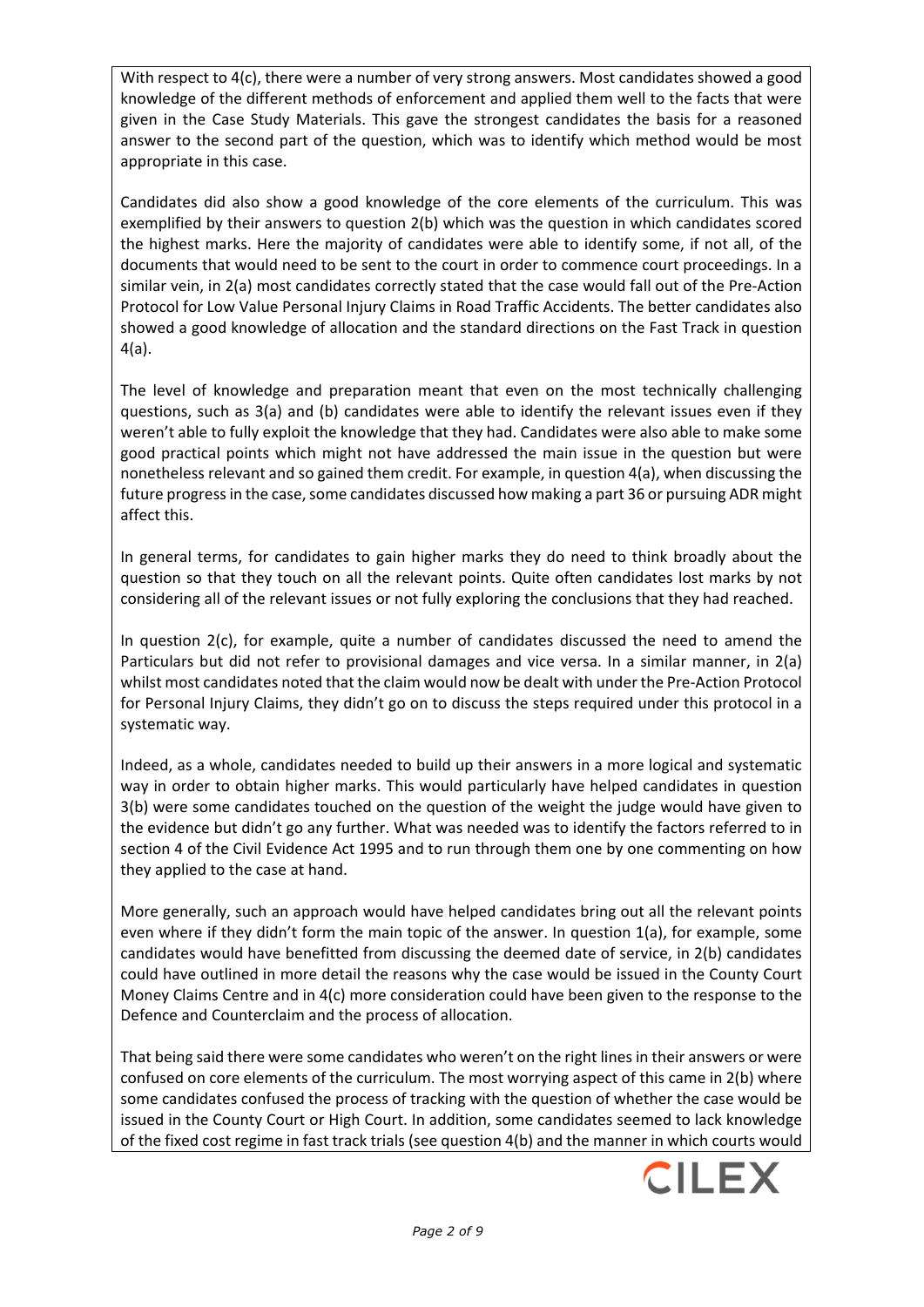deal with conflicting expert evidence (see question 1(b). Candidates need to ensure that they are conversant with all aspects of the relevant law/Civil Procedure Rules that are referred to in the Case Study Materials.

Aside from lack of knowledge, some candidates didn't properly read or analyse the questions. In question 3, for example, some candidates referred to wife of the witness dying when it was the witness himself, whilst in question 4(c), there were a number of references to a company rather than a partnership. Whilst, very few candidates incorrectly identified the main topic of the question, some candidates had clearly prepared an answer in advance on a particular topic and then simply copied that out even if it wasn't relevant to the question. A variant of this approach came for those candidates who identified the relevant topic but then wrote all they could on the topic without relating what they said to the question. Correct application of the law is an important element of the paper and candidates need to ensure what they say is relevant if they are achieve high marks.

Finally, some candidates seemed to be answering questions from previous papers. This meant they were simply writing out points which would have been credited for examinations that had taken place before but were not relevant here. Whilst candidates should consider previous papers as part of their preparation, this is so that they are familiar with the style of question and the best approach to answers. Although some core topics will appear on most papers, they might not do so in the same way as before and over the different examination sessions the full extent of the curriculum will be tested. As a result, the content of the question papers will change.

## **CANDIDATE PERFORMANCE FOR EACH QUESTION**

### **Question 1(a)**

Candidates performed well on this question. This was not surprising as a reasonable analysis of the Case Study Materials would have suggested that this was a topic that was likely to be examined. That being said, in order to gain higher marks, candidates had to apply their knowledge in a systematic way.

### **(b)**

Although this wasn't one of the questions that candidates performed less well in, they should nonetheless probably have done better than they did. The question did not involve a great deal of application and instead to achieve higher marks candidates simply needed to show their knowledge of the rules relating to expert evidence. Although this is not an area that candidates have done well with over the years, it is nonetheless a core part of the curriculum and the practice of Civil Litigation.

### **Question 2(a)**

This was one of the questions that candidates did well in, although again, they could perhaps have performed better than they did. Most candidates spotted the key initial point which was that the facts meant that the claim would have fallen out of the Low Value Protocol for Road Traffic Accidents. They were weaker, however, on what that would that would lead to with respect to the steps that would be taken under the Personal Injury Protocol.

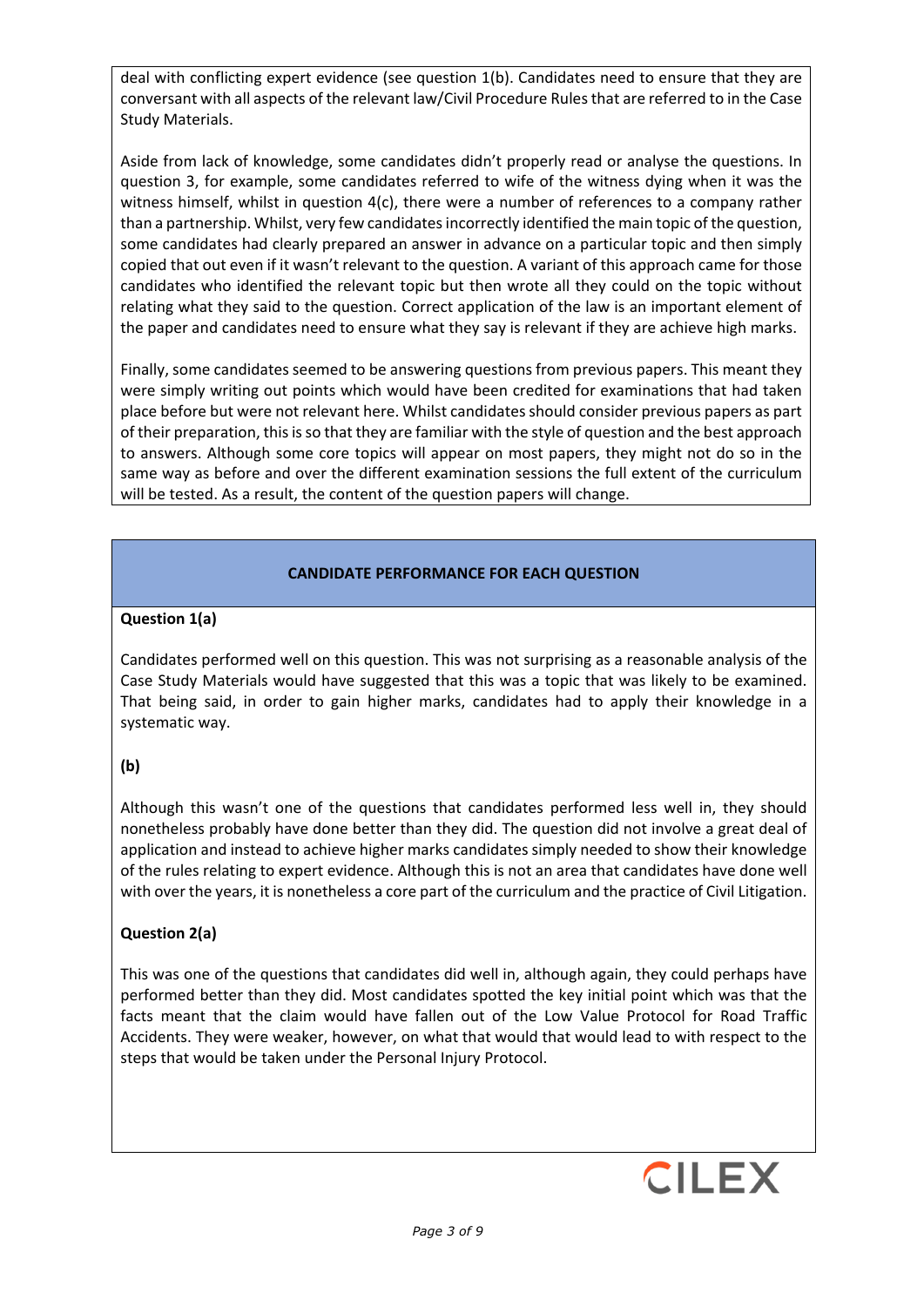## **2(b)**

Unsurprisingly, this was by some way the best answered question on the paper. This was because the second half of the question essentially required candidates to simply list the documents to be sent to the court in order to start proceedings. This is something that all candidates should know.

That being said, some candidates performed less well on the first part of the question which dealt with the court in which proceedings should be started. Even the better candidates didn't fully discuss the factors which would justify their decision. More worryingly, amongst the less strong candidates there were quite a few who discussed tracking rather than the venue for proceedings. Again, this should be core knowledge for all candidates.

## **(c)**

Whilst candidates performed reasonably well on this question, quite a number of them didn't provide sufficiently full answers to gain higher marks as they tended to focus on one aspect of the question rather than the question as whole. Some candidates therefore spotted the need for an amendment to the Particulars of Claim but did not refer to provisional damages and vice versa.

## **Question 3(a)**

As noted earlier in this report, this was the most challenging of the questions and so candidates generally performed less well on this question although not unduly so. Most candidates correctly identified this as a question concerning hearsay and showed some knowledge of the requirements for adducing such evidence. Candidates did, however, lose marks as their answers weren't always as thorough as they could have been.

## **(b)**

This was the second poorly answered paper on the question. In part this might have arisen from a lack of familiarity with the material as in order to answer the question, candidates had to apply the factors set out in section 4 of the Civil Evidence Act 1995. It is an important area of the law and is mentioned at two points in the Unit Specification (6.4 and 8.2). Candidates were also asked to consider the Civil Evidence Act 1995 as part of their preparation.

That being said, most candidates recognised that this question related to the weight that the court would attach to the evidence and some referred to the relevant factors. What lost candidates marks was that they didn't always apply this knowledge in a sufficiently systematic way.

# **Question 4(a)**

This was one of the better answered questions, but this was perhaps not surprising as it tested a core part of the curriculum relating to allocation and directions. Candidates showed a reasonable knowledge of the key elements of the law, particularly the standard timetable on the fast track. Some candidates also made some good practical points about ADR and Part 36. As with other questions, candidates lost marks by not building up their answers in a logical way.

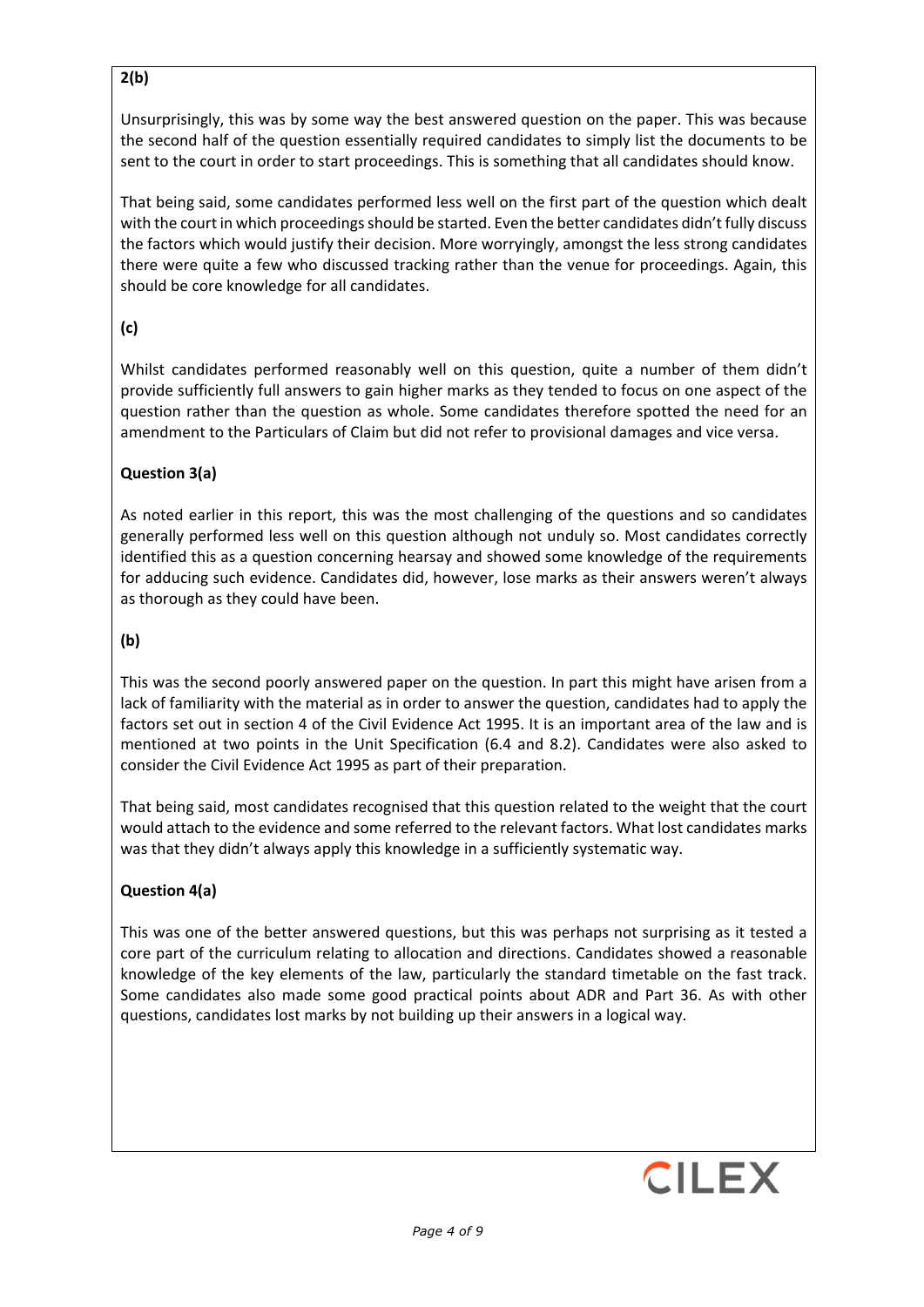## **4(b)**

This was the answer where candidates performed least well. This question dealt with a specific point in the rules concerning costs in a fast track trial. Candidates would therefore lose marks if they weren't aware of the specific point. This could, however, have been mitigated if candidates had referred to obvious practical points such as the court's normal attitude to awarding costs. It might also have been that candidates answered this question more quickly in order to get on to 4(c) where higher marks were available on a topic that most candidates would have known well.

## **(c)**

This was one of the three best answered questions on the paper. Candidates showed a good knowledge of the relevant law and applied it well. This was perhaps not surprising as a reasonable consideration of the Case Study Materials would have indicated to the candidates that the topic might appear on the paper and what the relevant facts were that needed to be considered in the answer.

As a whole therefore, consideration of the individual sub questions reinforces the conclusion elsewhere in the report that this was an appropriate test of the candidates' knowledge and ability.

#### **SUGGESTED POINTS FOR RESPONSE**

### **LEVEL 6 – UNIT 15 – CIVIL LITIGATION**

| <b>Question</b><br><b>Number</b> | <b>Suggested Points for Responses</b>                                                                                                                                                                                                                                                                                                                                                                                                                                                                                                                                                                                                                                                                                                                                                                                                                                                                                                                                                                                                                                                                                                                                                                             | <b>Max</b><br><b>Marks</b> |
|----------------------------------|-------------------------------------------------------------------------------------------------------------------------------------------------------------------------------------------------------------------------------------------------------------------------------------------------------------------------------------------------------------------------------------------------------------------------------------------------------------------------------------------------------------------------------------------------------------------------------------------------------------------------------------------------------------------------------------------------------------------------------------------------------------------------------------------------------------------------------------------------------------------------------------------------------------------------------------------------------------------------------------------------------------------------------------------------------------------------------------------------------------------------------------------------------------------------------------------------------------------|----------------------------|
| 1(a)                             | As judgment in default has been entered against our client,<br>$\bullet$<br>we will have to apply to have this set aside under Part 13.<br>The facts establish that proceedings were issued and served on<br>6 <sup>th</sup> December.<br>The date of deemed service would therefore be 8 <sup>th</sup> December<br>(see CPR 6.<br>Judgment was therefore entered correctly and so we will have<br>to rely on rule 13.3 rather than 13.2<br>We would therefore have to show that our client has a real<br>prospect of successfully defending the case (see 13.3(1)(a)<br>Here it appears that the cause of the lost production was the<br>flour supplied by the claimants and so we have an arguable<br>defence<br>We should also address the promptness point in r13.3(2) and<br>$\bullet$<br>could argue that judgment was only entered on 6 <sup>th</sup> January<br>And the matter has been dealt with as soon as JB returned to<br>the country.<br>With regard to the Denton criteria we should also explain the<br>$\bullet$<br>reason for the delay was that JB was out of the country.<br>Credit for candidates who mention 'some other good reason'<br>$\bullet$<br>criterion provided for in 13.3(1)(b) | 12                         |
| 1(b)                             | The court will normally expect the parties to have raised<br>$\bullet$<br>questions of the experts pursuant to CPR 35.6 and may have<br>made a direction to that effect                                                                                                                                                                                                                                                                                                                                                                                                                                                                                                                                                                                                                                                                                                                                                                                                                                                                                                                                                                                                                                           | 8                          |

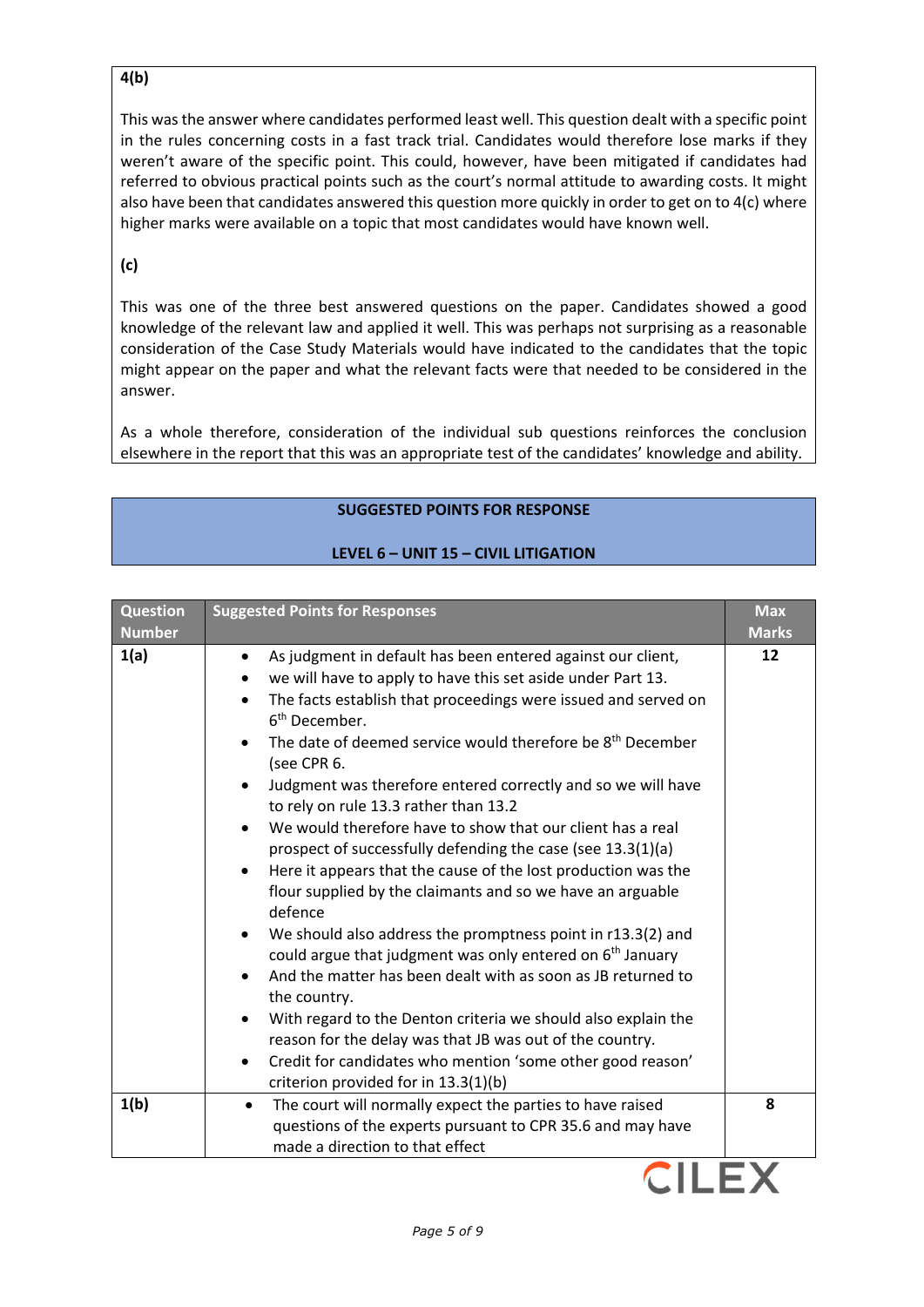| <b>Question 1 Total:</b>                                                       | 20 mark: |
|--------------------------------------------------------------------------------|----------|
| concurrent evidence ("hot tubbing")                                            |          |
| Credit can also be given for mention the possibility of<br>$\bullet$           |          |
| the disagreement                                                               |          |
| They should also detail any steps that might be taken to resolve<br>$\bullet$  |          |
| reasons for any disagreement                                                   |          |
| produce a note outlining where they agree or disagree and the                  |          |
| • At the end of the meeting the experts would be expected to                   |          |
| experts discuss at the meeting                                                 |          |
| The court could also make directions as to the issues that the<br>$\bullet$    |          |
| and so the court would order a joint meeting of the experts                    |          |
| It's quite possible that the parties might not resolve the issues<br>$\bullet$ |          |

| <b>Question</b> | <b>Suggested Points for Responses</b>                                                                                                                                                                                                                                                                                                                                                                                                                                                                                                                                                                                                                                                                                                                                                                                                                                                                                                                                                                                                                                                                                                                                                                                                                                    | <b>Max</b>   |
|-----------------|--------------------------------------------------------------------------------------------------------------------------------------------------------------------------------------------------------------------------------------------------------------------------------------------------------------------------------------------------------------------------------------------------------------------------------------------------------------------------------------------------------------------------------------------------------------------------------------------------------------------------------------------------------------------------------------------------------------------------------------------------------------------------------------------------------------------------------------------------------------------------------------------------------------------------------------------------------------------------------------------------------------------------------------------------------------------------------------------------------------------------------------------------------------------------------------------------------------------------------------------------------------------------|--------------|
| <b>Number</b>   |                                                                                                                                                                                                                                                                                                                                                                                                                                                                                                                                                                                                                                                                                                                                                                                                                                                                                                                                                                                                                                                                                                                                                                                                                                                                          | <b>Marks</b> |
| 2(a)            | The claim will have been taken under the Protocol for Low Value<br>$\bullet$<br>Personal Injury Claims in Road Accidents but will have exited the<br>process when the insurers alleged contributory negligence (see<br>paragraph 6.15 of the Protocol)<br>The matter will therefore proceed under the Pre Action Protocol<br>$\bullet$<br>for Personal Injury Claims<br>From paragraph 6.3<br>$\bullet$<br>This indicates that the insurers have three months in which to<br>$\bullet$<br>fully investigate the claim (if they need to do so)<br>Once they have conducted their investigations, they should give<br>$\bullet$<br>their full views on liability<br>which might well be more detailed than their response to the<br>$\bullet$<br><b>CNF</b><br>The parties should also deal with medical evidence by agreeing<br>$\bullet$<br>which expert to select<br>The claimant would then instruct the expert<br>As the defendant had accepted primary liability the claimant<br>should disclose the medical report and schedule of special<br>damages to the defendant insurance company<br>And give them 21 days to settle the claim before commencing<br>$\bullet$<br>proceedings.<br>Credit can also be given for reference to ADR and conducting a<br>stocktake | 11           |
| 2(b)            | We are told that the case is worth £10,000<br>$\bullet$<br>This would put it under the £50,000 threshold for personal<br>$\bullet$<br>injury claims<br>And so, we would issue in the County Court (see PD7A.2.2)<br>٠<br>As this is a claim for money in the County Court it would go to<br>$\bullet$<br>County Court Money Claims Centre (see PD7A.4.1)<br>We would send the following documents to the court:<br>$\bullet$<br>The Claim Form<br>The Particulars of Claim<br>The medical report<br>Schedule of losses and expenses<br>$\qquad \qquad -$<br>Credit for reference to the fee<br>$\overline{\phantom{0}}$                                                                                                                                                                                                                                                                                                                                                                                                                                                                                                                                                                                                                                                  | 9            |

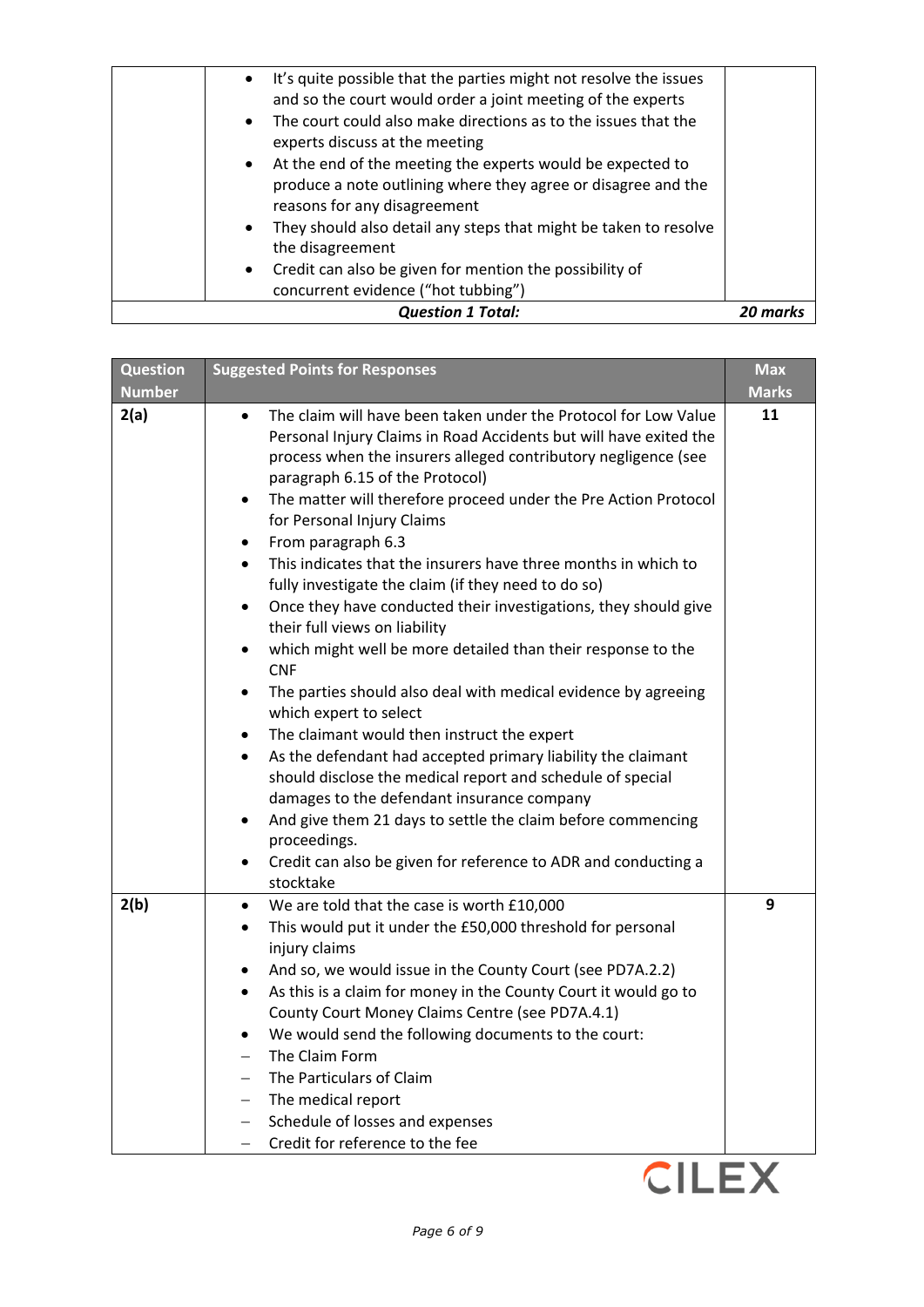| 2(c) | The report suggests that there is a chance that the claimant will<br>$\bullet$<br>develop epilepsy in the future.<br>We would therefore make a claim for provisional damages<br>$\bullet$<br>under s51 County Courts Act 1984<br>as he would suffer some serious deterioration in his physical<br>$\bullet$<br>condition as a result of the accident<br>Such a claim would have to be included in the Particulars of<br>$\bullet$<br>Claim $-$ see PD16.4.4<br>As the Particulars of Claim have been served<br>$\bullet$<br>we will therefore have to amend them under CPR 17.1(2)<br>$\bullet$<br>We would firstly send the amended Particulars and medical<br>$\bullet$<br>evidence to the defendant to seek their consent to the<br>amendment.<br>If they did not agree to this, we would have to apply to the court<br>$\bullet$<br>for them to give permission for the amendment. | 10       |
|------|----------------------------------------------------------------------------------------------------------------------------------------------------------------------------------------------------------------------------------------------------------------------------------------------------------------------------------------------------------------------------------------------------------------------------------------------------------------------------------------------------------------------------------------------------------------------------------------------------------------------------------------------------------------------------------------------------------------------------------------------------------------------------------------------------------------------------------------------------------------------------------------|----------|
|      | <b>Question 2 Total:</b>                                                                                                                                                                                                                                                                                                                                                                                                                                                                                                                                                                                                                                                                                                                                                                                                                                                               | 30 marks |

| <b>Question</b><br><b>Number</b> | <b>Suggested Points for Responses</b>                                                                                                                                                                                                                                                                                                                                                                                                                                                                                                                                                                                                                                                                                                                                                                                                                                                                                                                                                                                | <b>Max</b><br><b>Marks</b> |
|----------------------------------|----------------------------------------------------------------------------------------------------------------------------------------------------------------------------------------------------------------------------------------------------------------------------------------------------------------------------------------------------------------------------------------------------------------------------------------------------------------------------------------------------------------------------------------------------------------------------------------------------------------------------------------------------------------------------------------------------------------------------------------------------------------------------------------------------------------------------------------------------------------------------------------------------------------------------------------------------------------------------------------------------------------------|----------------------------|
| 3(a)                             | As Mr Stech will not be able to attend the trial any evidence you<br>$\bullet$<br>produce from him will be hearsay evidence<br>Although S1(1) of the Civil Evidence Act 1995 indicates that<br>hearsay evidence can't be excluded<br>You should nonetheless comply with the notice requirements<br>As set down in s2 of the Civil Evidence Act 1995 and Part 33<br>In particular, under CPR 33.2 you would serve on the other side<br>$\bullet$<br>the witness statement that you have obtained from Mr Stech<br>At the same time as serving the witness statement,<br>٠<br>You must inform the other side that Mr Stech won't be called to<br>give oral evidence<br>You must also explain to them that he won't be attending trial<br>as he has died.<br>Credit for saying that even if you don't do this, the statement<br>would still be admissible but the court would attach less weight<br>to it.<br>There might also be costs consequences under s2(4)(a) of the<br>Civil Evidence Act if notice is not given | 11                         |
| 3(b)                             | The court will have to assess the weight and reliability of the<br>$\bullet$<br>evidence<br>In keeping with s4 of the Civil Evidence Act 1995<br>In particular, the judge would bear in mind that Mr Stech can't<br>attend the trial as he has died<br>That the statement was made shortly after the accident<br>That it would appear that there is no multiple hearsay as he<br>$\bullet$<br>witnessed the accident himself<br>That no one had any motive to conceal anything<br>٠<br>As Stech is an independent witness<br>And that in the circumstances there is no attempt to prevent<br>proper evaluation of the evidence.                                                                                                                                                                                                                                                                                                                                                                                      | 10                         |

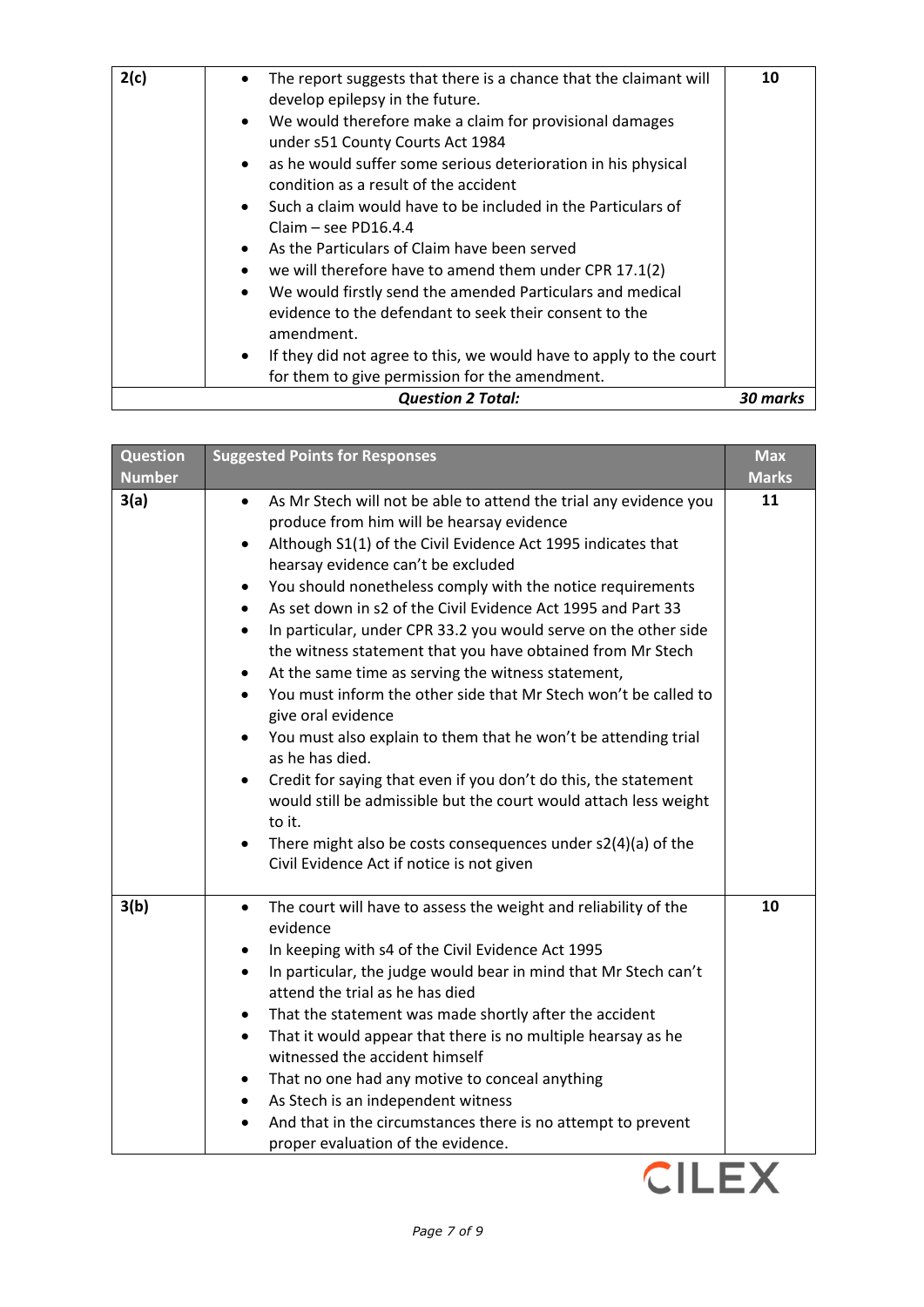| It is therefore likely that the court will attach some weight to<br>the evidence though less than they might have done if Mr Stech<br>had attended trial and been cross examined. |          |
|-----------------------------------------------------------------------------------------------------------------------------------------------------------------------------------|----------|
|                                                                                                                                                                                   |          |
| <b>Question 3 Total:</b>                                                                                                                                                          | 21 marks |

| <b>Question</b> | <b>Suggested Points for Responses</b>                                                                                            | <b>Max</b>   |
|-----------------|----------------------------------------------------------------------------------------------------------------------------------|--------------|
| <b>Number</b>   |                                                                                                                                  | <b>Marks</b> |
| 4(a)            | As we have just received the defence and counterclaim the case<br>$\bullet$                                                      | 10           |
|                 | won't have been allocated as yet<br>We will therefore have to complete and return the directions<br>$\bullet$                    |              |
|                 | questionnaire                                                                                                                    |              |
|                 | We will have at least 28 days after it was sent to us to do this                                                                 |              |
|                 | (See PD26.6)                                                                                                                     |              |
|                 | The court will then allocate the case                                                                                            |              |
|                 | This matter will probably go on to the fast track given its value                                                                |              |
|                 | and complexity                                                                                                                   |              |
|                 | As a result, the court will most likely follow the standard<br>$\bullet$                                                         |              |
|                 | timetable in PD 28.3.12                                                                                                          |              |
|                 | Credit can be given to students who run through the details of                                                                   |              |
|                 | the timetable                                                                                                                    |              |
|                 | But the key point is that the trial should take place within 30<br>$\bullet$<br>weeks of being allocated                         |              |
|                 | This is the maximum time that the case will take as it could<br>$\bullet$                                                        |              |
|                 | settle before then                                                                                                               |              |
|                 | Credit should therefore be given for reference to discussion of                                                                  |              |
|                 | ADR or Part 36 to promote early settlement                                                                                       |              |
|                 | Credit for reference to the need for us to prepare a defence to<br>$\bullet$                                                     |              |
|                 | the counterclaim                                                                                                                 |              |
| 4(b)            | As this is a fast track matter<br>$\bullet$                                                                                      | 6            |
|                 | We can reassure the clients that the costs of the trial are fixed<br>٠                                                           |              |
|                 | Under Table 9 in CPR 45.38<br>$\bullet$                                                                                          |              |
|                 | They would come to £1650<br>٠                                                                                                    |              |
|                 | Although their actual costs would exceed this figure<br>٠                                                                        |              |
|                 | But we would also advise the clients that if, as appears likely,                                                                 |              |
|                 | they were successful at trial the fixed costs would be paid by<br>Alex Charleston and Sons                                       |              |
| 4(c)            |                                                                                                                                  | 13           |
|                 | We know that Alex Charleston and sons are a partnership<br>$\bullet$                                                             |              |
|                 | As a result, we can seek to enforce the debt against either the<br>assets of the partnership or those of the individual partners |              |
|                 | With respect to the partnership our clients have details of their                                                                |              |
|                 | bank account as they would have needed this to set up the                                                                        |              |
|                 | standing order.                                                                                                                  |              |
|                 | As the firm appears to be doing well, (see what Alex said during                                                                 |              |
|                 | the row) we could therefore seek a third party debt order                                                                        |              |
|                 | relating to the bank account (see Part 72)                                                                                       |              |
|                 | This would allow us to recover the debt from the bank account                                                                    |              |
|                 | we know about or any other account that the partnership has                                                                      |              |
|                 | with the bank                                                                                                                    |              |